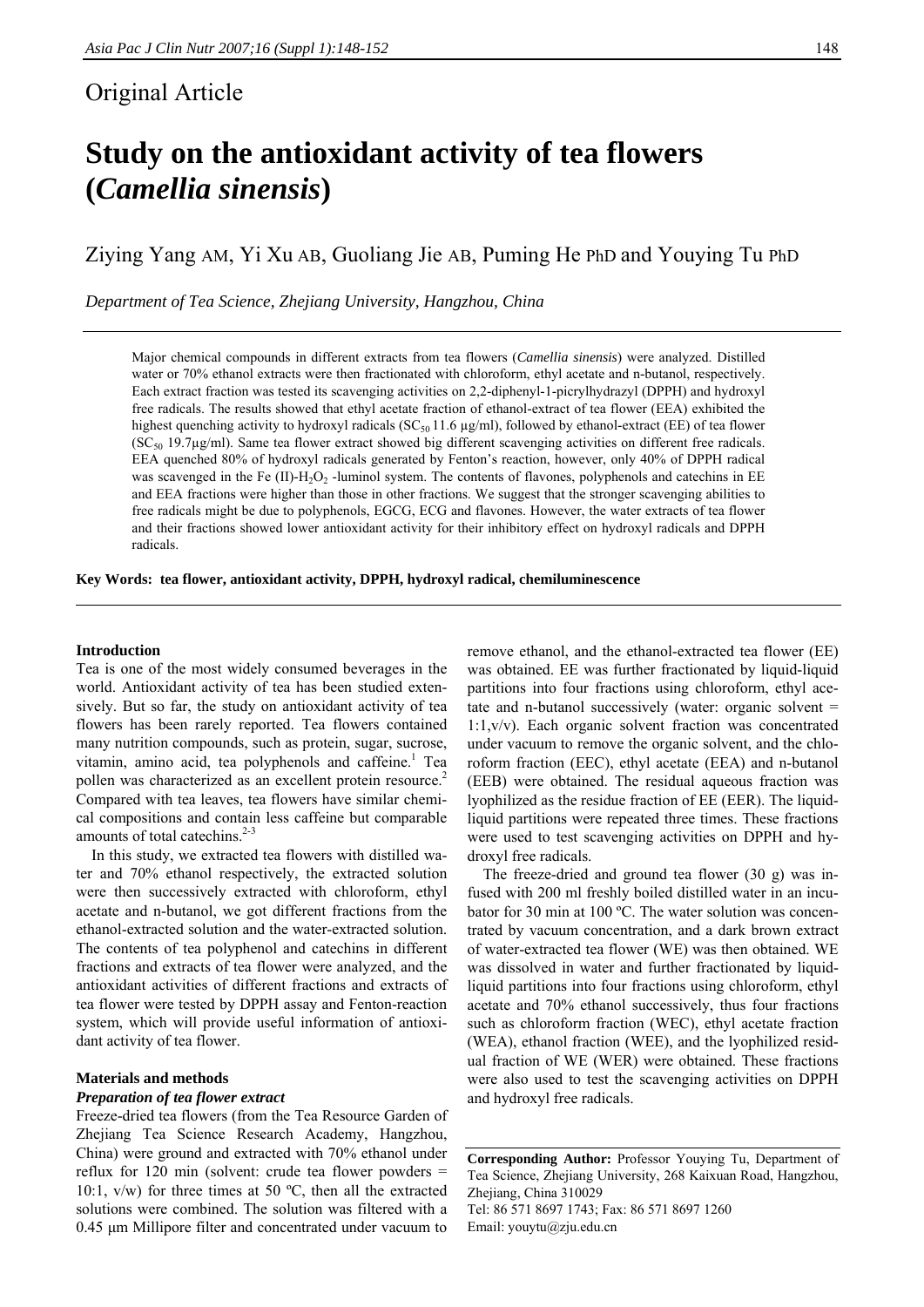# *Assay for the scavenging effect on Hydroxyl radical generated from a Fenton-reaction system*

The Hydroxyl radical scavenging activity was assessed according to the methods reported by Cheng and Zhao.<sup>4,5</sup> The Hydroxyl radical was generated by the Fenton-type reaction at room temperature. The reaction mixture (1.0 ml) contained 500 µl Na<sub>2</sub>CO<sub>3</sub>-NaHCO<sub>3</sub> (pH 10.2, 0.05) M)- buffered solution, 100 µl luminol (2 mM), 100 µl sample solution (with different concentration, replaced with water in the control), 200  $\mu$ l Fe<sup>2+</sup>-EDTA (3 mM), and 100  $\mu$ l H<sub>2</sub>O<sub>2</sub> (4.4 mM). Initiation of reaction was achieved by adding  $Fe^{2+}$ -EDTA and then  $H_2O_2$  into the mixture, in this trail ascorbic acid was used as a positive control. The dynamic curves were recorded immediately after the initiation of chemiluminescene (CL) reaction.

The hydroxyl radicals scavenging abilities of the extracts of tea flower and their fractions were assessed on an Luminescence Analyzer (Lumat LB9587, German). The CL peak values were recorded in the absence (CLck) or presence (CLsample) of tea flower fractions. The Scavenging rate  $(S_R)$  was obtained according to the formula: Scavenging rate (%) =  $100 \times (CL_{ck} - CL_{sample}) / CL_{ck}$ .

#### *Assay for the scavenging effect on DPPH radicals*

The DPPH radical scavenging activity was determined according to the method of  $Zhu$ .<sup>5</sup> Briefly, 1 mM solution of DPPH in ethanol was prepared, and then 1 ml of this solution was mixed with 3 ml of samples dissolved in ethanol containing 5-1000 g of freeze-dried extract; the mixture was then mixed vigorously and maintained at room temperature in the dark. The absorbance was measured at 517 nm (Lengguang model-752, Lengguang Optical Instrument Ltd. Co., Shanghai, China) at regular intervals. A control sample containing the same amount of water and DPPH radical was prepared and measured at the same wavelength as  $O.D_0$ . This activity is given as change of absorbance and is calculated according to the following equation: Change of absorbance  $\% = (O.D_0 O.D<sub>1</sub>$ ) × 100 /  $O.D<sub>0</sub>$ 

# *Analysis of caffeine and catechins by HPLC 6-8*

One gram of tea flower fractions was dissolved in 100 ml freshly distilled water and filtered through a 0.45 µm Millipore filter for analysis of caffeine and catechin by HPLC. *Analyses of tea polyphenols and flavones:* Tea polyphenols and flavones were analyzed by the spectrophotometric method described by Zhong. $9$  Each fraction (0.5 ml) was transferred into a 25 ml test tube to react with 10 ml  $1\%$  AlCl<sub>3</sub>·6H<sub>2</sub>O and reacted solution was measured at 420 nm  $(OD<sub>1</sub>)$ . Tea flower sample  $(0.5 \text{ ml})$  was transferred into a 25 ml test tube, react with 10 ml 1% AlCl<sub>3</sub> $\cdot$ 6H<sub>2</sub>O, the absorbance  $(OD<sub>1</sub>)$  was measured at 420 nm.

*Statistical analysis*: Data analysis was performed using a SAS System (Windows software 8.01, SAS Institute Inc., Cary, NC) as described by  $Tu^7$  Descriptive statistics were initially performed. Data were presented as mean  $\pm$  SD. The values are reported as mean  $\pm$  SD. *p* values were two tailed and  $p < 0.05$  was considered as significant.

#### **Results**

# *Scavenging effect on hydroxyl radical*

The effect of hydroxyl radical scavenging activities of tea

flower is shown in Figure 1and Figure 2. High scavenging activity was obtained from the fractions EE and EEA, and relatively low scavenging activity was found from WE. It was 20% difference between the lowest (EER) and the highest scavenging activities (EE) in all ethanol extracts, and 15% difference between the highest scavenging activities (EE) in ethanol extracts and the highest scavenging activities (WER) in water extracts, as well as 15% difference between the highest scavenging activities (WER) and the lowest scavenging activities (WE) in all water extracts as shown in Fig 1and Fig 2.



Figure 1. The scavenging effects of tea flower fractions using ethanol to extract on hydroxyl radicals generated by Fenton's reaction.



Figure 2. The scavenging effects of tea flower fractions using water to extract on hydroxyl radicals generated by Fenton's reaction. Data are expressed as mean $\pm$ SD (n = 4). The symbols on solid lines denote as follow: open circle, ascorbic acid (AA) was used as a positive control; solid circle, ethanol extract (EE); open triangle, chloroform fraction of EE (EEC); solid triangle, ethyl acetate fraction of EE (EEA); open square, n-butanol fraction of EE (EEB); solid square, residue fraction of EE (EER). The symbols on dotted lines denote as follow: cross mark, waterextracted tea flower (WE); open circle, chloroform fraction of WC (WEC); solid circle, ethyl acetate fraction of WE (WEA); open triangle, filtrate after added with 70% ethanol of WE (WEE); solid triangle, residue after added with 70% ethanol of WE (WER).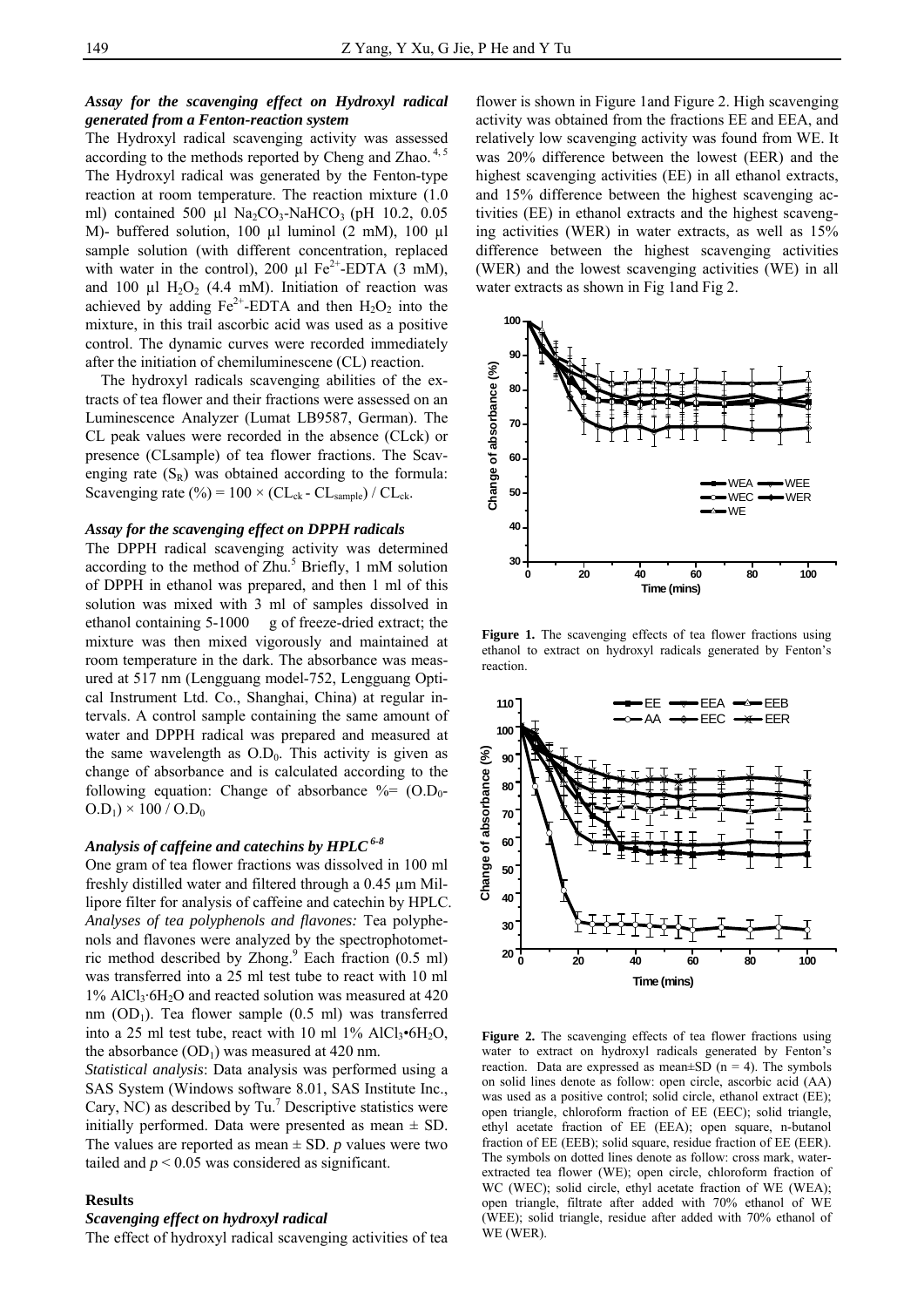| Fraction   | Regression equation <sup>a</sup> | $R^2$       | $SC_{50}(\mu g/ml)$ |
|------------|----------------------------------|-------------|---------------------|
| AA         | $y = 17.3x + 18.7$               | $0.97***^b$ | 6.09A <sup>c</sup>  |
| EE         | $y = 12.4x + 13.1$               | $0.93**$    | 19.7C               |
| <b>EEC</b> | $y = 13.4x + 1.63$               | $0.84**$    | 37.1E               |
| EEA        | $y = 14.5x + 14.4$               | $0.92**$    | 11.6B               |
| <b>EEB</b> | $y = 12.7x + 3.84$               | $0.87**$    | 38.1F               |
| <b>EER</b> | $y = 8.17x + 8.09$               | $0.95**$    | 169K                |
| <b>WE</b>  | $y = 12.4x - 3.42$               | $0.90**$    | 74.4G               |
| WEC        | $y = 8.60x + 6.50$               | $0.90**$    | 157I                |
| WEA        | $y = 7.58x + 11.3$               | $0.93**$    | 165J                |
| <b>WEE</b> | $y = 11.6x - 2.39$               | $0.91**$    | 92.2H               |
| WER        | $y = 11.5x + 9.91$               | $0.94**$    | 32.5D               |

**Table 1.** Scavenging ability of tea flower extracts and fractions on the chemiluminescence signal caused by hydroxyl radicals

<sup>a</sup> y, scavenging rate (%); x, natural logarithm values of corresponding concentrations of tea flower extracts and fractions.  $b** p < 0.01$ . Different letters in the same column indicate a significant variance among these fractions with statistically analyzed by Fisher's Least Significant Difference (*p* < 0.01).



**Figure 3.** The scavenging effects of tea flower fractions using ethanol to extract on DPPH radical.

Quenching ability of tea flower extracts and fractions on the CL signal, indicated their potentials to scavenge hydroxyl radicals produced in the Fe  $(II)$ -H<sub>2</sub>O<sub>2</sub> -luminol system, was represented by 50%-scavenging concentrations ( $SC_{50}$ ). The lower the  $SC_{50}$  value, the higher activity of tea flower extracts and fractions. A good linear relationship was observed between hydroxyl radical scavenging rate  $(\%)$  and the natural logarithm of the concentrations of tea flower extracts, indicating that the hydroxyl radical scavenging activities of tea flower fractions were dose-dependent. The regression equations and correlation coefficients are listed in Table 1. The  $SC_{50}$  values of each extract and fraction were calculated using the regression equations. Based on the comparison on the  $SC_{50}$  values of each fraction, EE and EEA exhibited the highest quenching activity to hydroxyl radicals, followed by WER, EEC, EEB, WE, WEE, WEC, WEA and EER. However, and ascorbic acid showed much higher quenching activity than those of tea flower fractions. According to the statistic analyses by Fisher's Least Significant Difference we found that all fractions appeared significant different quenching activities to hydroxyl radicals at *p* < 0.01 level.

# *Scavenging activity on DPPH radicals*

DPPH is a stable free radical that can accept an electron of hydrogen radical to become diamagnetic molecule. The



Figure 4. The scavenging effects of tea flower fractions using water to extract on DPPH radical. Data are expressed as mean±SD of (n=4). The symbol denotes is the same as above.

reduction in DPPH radical was determined by the decrease of its absorbance at 517 nm (in ethanol) induced by antioxidants.10 DPPH reaction has been widely used to test the ability of compounds to act as free-radical scavengers or hydrogen donors and to evaluate the antioxidant activity of foods and plant extracts.11-13 There was a good linear relationship between the absorbance of DPPH and its concentration. The regression equation was  $y =$ 0.0083x ( $\mathbb{R}^2$  = 0.988,  $p < 0.01$ , linear range 0 - 420  $\mu$ M) in this study, where y is the absorbance of DPPH, x is the concentration of DPPH (µM). Each fraction could react completely with DPPH within 30 min and be stable for more than 30 min in Fig 3 and Fig 4. There was 40% difference between the lowest scavenging activities (EER) and the highest scavenging activities (EEA) in all ethanol extracts, and 20% difference between the highest scavenging activities (EEA) in ethanol extracts and the highest scavenging activities (WER) in water extracts, as well as 10% different between the highest scavenging activities (WER) and the lowest scavenging activities (WE) in all water extracts as shown in Fig 3 and Fig 4.

At a concentration of 1 mg/ml, EE and EEA had higher DPPH-scavenging activities than the other fractions, similar results on hydroxyl radical-scavenging ability. Higher DPPH-scavenging activities of EE and EEA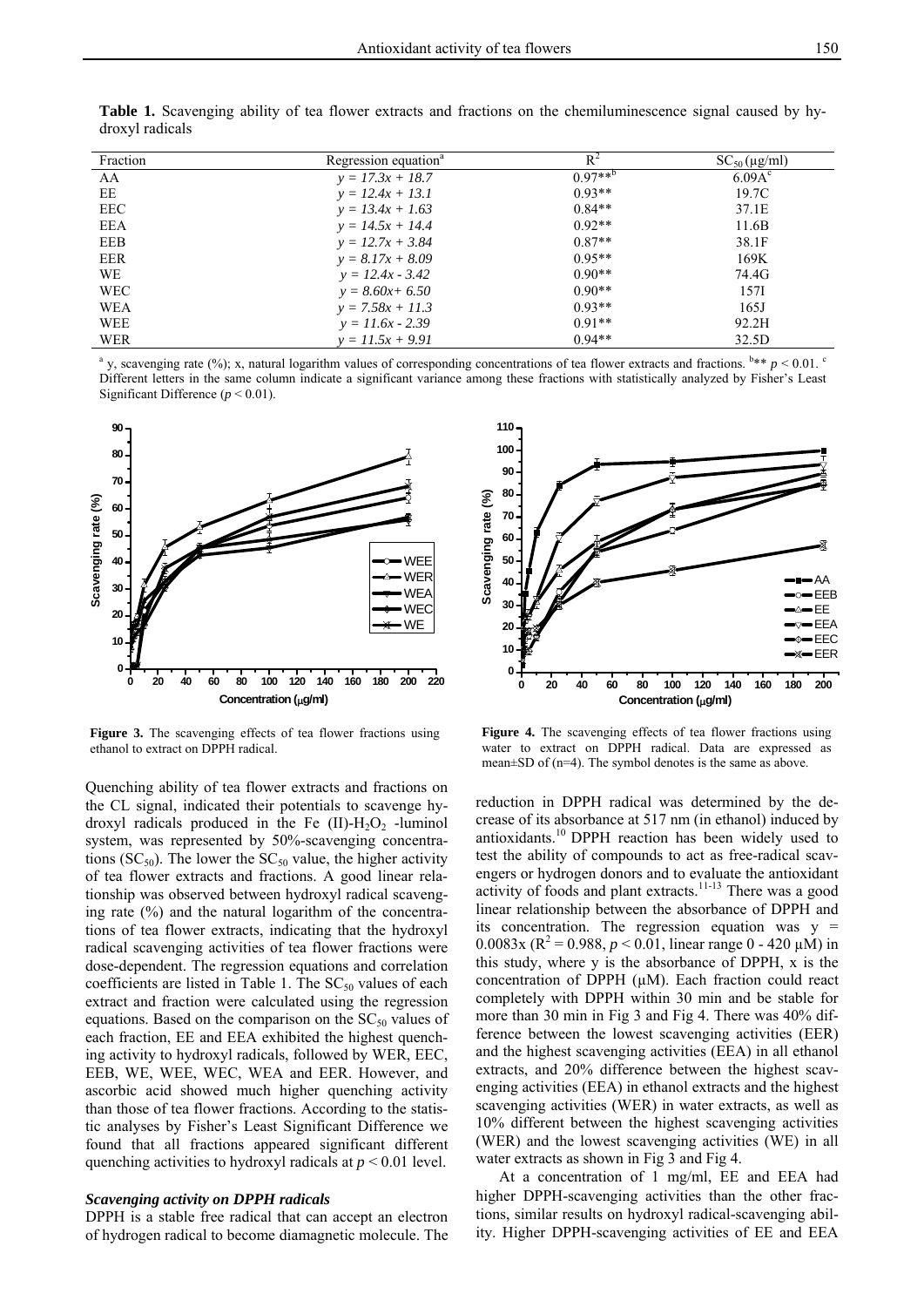Flavone Polyphenols Caffeine GC EGC C EC EGCG GCG ECG CG Total catechins EE 28.8±0.50 145±1.06 1.02±0.12 1.12±0.12 5.12±0.23 0.45±0.08 2.34±0.16 12.6±0.54 2.36±0.06 12.3±0.60 1.09±0.12 37.4±1.03 EEC 25.1±0.34 129±0.80 25.6±0.25 ND ND ND 2.97±0.30 8.75±0.23 ND 6.51±0.41 ND 18.2±0.94 EEA 36.1±0.66 298±1.54 2.29±0.12 5.36±0.35 11.1±0.56 1.79±0.31 9.31±0.67 51.6±0.99 8.14±0.31 42.4±0.21 4.07±0.17 134±1.21 EEB 24.9±0.69 122±2.15 ND ND ND ND 1.30±0.10 5.58±0.27 0.86±0.09 6.32±0.65 0.44±0.01 14.5±0.76 EER 3.31±0.06 20.3±0.27 0.20±0.00 ND ND ND ND 0.26±0.01 ND 0.76±0.02 ND 1.02±0.06 WE 22.2±0.31 37.4±1.06 1.31±0.15 1.61±0.10 1.26±0.09 0.30±0.06 1.57±0.21 ND ND 0.55±0.00 ND 5.29±0.33 WEC 23.9±0.55 33.8±0.99 34.4±0.64 ND 0.81±0.05 ND 0.54±0.04 ND ND ND ND 1.35±0.06 WEA 25.7±0.19 41.3±1.25 ND 2.99±0.21 1.78±0.12 0.87±0.05 1.85±0.19 ND ND 0.84±0.04 ND 8.33±0.62 WEE 16.5±1.06 28.3±0.78 ND 0.92±0.01 0.15±0.00 0.11±0.03 ND ND ND ND ND 1.18±0.05 WER 34.5±1.69 126±1.36 ND ND ND ND ND ND ND ND ND ND

**Table 2.** The constituents and their content existed in the extract of tea flower fractions and their fractions (mg/g)

Each value represents the mean $\pm$ SD (n = 4); ND, not detectable.

were related to the polyphenol and flavone contents (Table 2).

# *The constituents and their content detected in tea flower*

EEA had the highest contents of polyphenols (measured by the spectrophotometric method of colour reaction) or total catechins (analysed by the HPLC method), as shown in Table 2. Especially, the total concentration of epicatechin gallate (ECG) and epigallocatechin gallate (EGCG) was 70% of the total concentration of catechins in EEA. Caffeine and eight kinds of catechins: catechin (C), catechin gallate (CG), epicatechin (EC), ECG, epigallocatechin (EGC), EGCG, gallocatechin (GC), and gallocatechin gallate (GCG) were found in EE, EEA, EEB and EEC. However, gallic acid conjugated catechins, such as EGCG, GCG, ECG and CG, was scarcely in EER, WE, WEA, WEC, WER and WEE.

## **Discussion**

According to the property of chemical compound, caffeine and pigments has a good solubility in chloroform, flavones and polyphenols are a good solubility in ethyl acetate, and n-butanol can precipitate the polysaccharide. In this study we used distilled water or 70% ethanol to extract tea flower then isolated caffeine, pigments, flavones, polyphenols and polysaccharide with chloroform, ethyl acetate and n-butanol, respectively. We measured the contents of caffeine, flavones and polyphenols including catechins in all extracts.

Flavonoids, including flavonols, flavanols, flavones, and isoflavones have capacity to act as antioxidants.<sup>14</sup> Flavonoids can scavenge free radicals directly and stabilize the reactive oxygen species by reacting with the reactive compounds. It is well known, flavones have a good solubility in ethyl acetate, ethanol and *n*-butanol, therefore, the concentration of flavones in EE was 30% higher than in WE. We found another result in table 2, the concentrations of flavones in EEA was the highest in ethanol extracts, as well as WEA in water exracts. It is the same tendency to scavenging activities, the higher concentration of flavones in fraction, the stronger of scavenging activities, which implies that flavones was one of the important reasons for scavenging free radicals in this study. On the other hand, the concentrations of flavones in EER were much lower than in WER, which means the extraction efficiency of using ethanol to extract flavones from tea flower was better than that of using water.

The results showed that polyphenols, EGCG, and ECG were the main compounds to affect the free radical scavenging activities in this study, for example, polyphenols, EGCG, and ECG showed the highest concentrations in all fractions (Table 2), and EEA appeared the highest scavenging hydroxyl radicals according to the  $SC_{50}$  values 11.6µg/ml (Table 1). The  $SC_{50}$  values of EE for scavenging hydroxyl radicals was19.7µg/ml flowed by EEA, EE has the good ability for scavenging free radical, the concentrations of polyphenols, EGCG and ECG in all fractions were ranked on the second. Because the ortho- trihydroxyl group in the B ring and the galloyl moiety at 3 position of flavan-3-ol skeleton are the most important structural features for displaying an excellent scavenging ability on the DPPH radical.<sup>15</sup>

The same tea flower extract showed big different scavenging activity for different free radicals. For example, EEA quenched 80% of hydroxyl radicals generated by Fenton's reaction, however, only 40% of DPPH radical was scavenged in the Fe  $(II)$ -H<sub>2</sub>O<sub>2</sub>-luminol system. Whatever, EEA has the highest scavenging activities in all extracts.

In the present study, we have demonstrated that the tea flower extract and their fraction had inhibitory effects on the hydroxyl radicals and DPPH radicals, similar with the results reported by Yung SL.<sup>5</sup> Compared with the ethanol extract and its fractions, the water extract of tea flower and its fractions showed lower antioxidant activity for their inhibitory effect on hydroxyl radicals and DPPH radicals, It might be the abundant of polysaccharide and protein were came out when using water as solvent to extract the tea flower, and polysaccharide and protein were combined with catechins in water extracts by hy